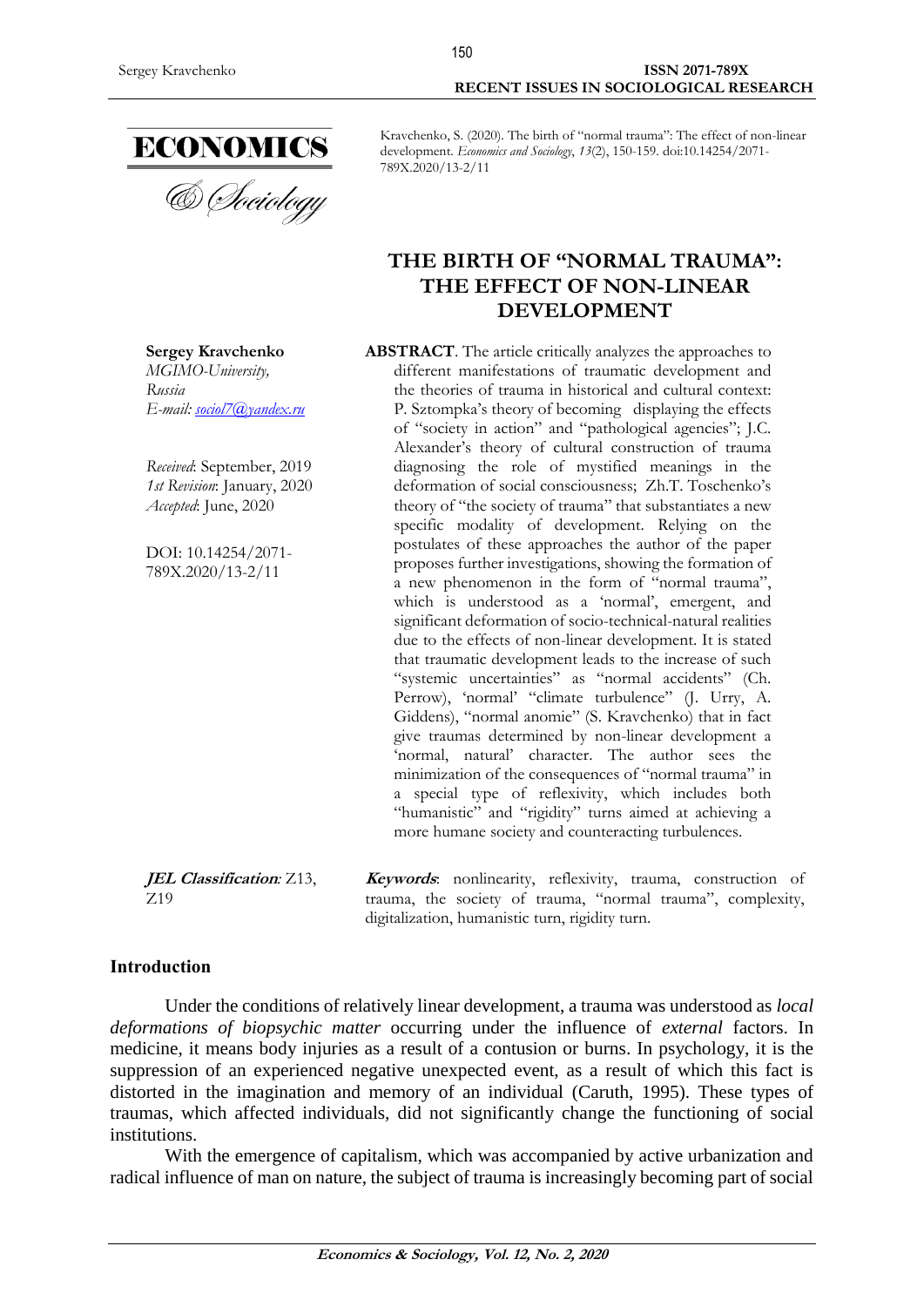|                   | 151                                           |                       |
|-------------------|-----------------------------------------------|-----------------------|
| Sergey Kravchenko |                                               | <b>ISSN 2071-789X</b> |
|                   | <b>RECENT ISSUES IN SOCIOLOGICAL RESEARCH</b> |                       |

and political sciences. Scholars considered the influence of *a wide variety of external* factors on changes in the social body – people's lives, their consciousness, behavior, and conditions of existence, although the term 'trauma' itself had not been used for a long time. E. Durkheim's theory of anomie is devoted to the analysis of value deformations caused by the abnormal division of labor. The concept of K. Marx's alienation considers social and economic factors that form "alien will" in people. F. Engels points out that the barbaric attitude towards nature is destructive for the society itself: "The people who, in Mesopotamia, Greece, Asia Minor and elsewhere, destroyed the forests to obtain cultivable land, never dreamed that by removing along with the forests the collecting centres and reservoirs of moisture they were laying the basis for the present forlorn state of those countries" (Engels, 1925: 452). Ch. Gilman studies the socio-psychological upheavals of women coming from a man-made world (Gilman, 1971). M. Weber – the latent effects of rationalization on economic and religious life (Weber, 1968). G. Simmel – the nature of threats to culture from the expansion of the monetary economy (Simmel, 1990). One of the first to point out the emergence of "social neurosis" was Z. Freud, who called on scientists to start "research into the pathology of civilized communities" (Freud, 1953: 142). The "pathological" society was central to the works of E. Fromm, who noted that the pressures of social structures deform intimate relations and produce false consciousness: "The fact that millions of people share the same vices does not make these vices virtues, the fact that they share so many errors does not make the errors to be truths, and the fact that millions of people share the same mental pathology does not make these people sane (Fromm, 1955: 14-15). In all these cases, traumatic effects were considered in the *local* spacetime realities. P. Sorokin was the first to study *large-scale* social disintegration, which he defined as a "civilization crisis" (Sorokin, 1941).

## **1. Literature review**

According to P. Sztompka, now social change takes place in the form of *becoming*, the essence of which is expressed in the permanent incompleteness of the development of structures and their functions that reproduces the effect of "society in action": "society is nothing else but change, movement and transformation, action and interaction, construction and reconstruction, constant *becoming* rather than stable *being*" (Sztompka, 2004: 155). Social trauma, as an attribute of becoming, is an active, driving force of social change inherent in human collectives. Traumas also arise as a result of the "pathological agency". An example of this is the collapse of communism in Eastern Europe. The becoming is a dynamic process involving a "traumatic sequence" in the form of a series of stages: structural foundations facilitating the emergence of trauma; the traumatic events themselves; special ways of interpreting them; the emergence of traumatic symptoms expressed in a shared pattern of behaviour in the context of accepted opinions; post-traumatic adaptation; ambivalent trauma overcoming – the final phase or beginning of a new cycle of traumatic sequence. The nature of trauma is *ambivalent*: despite the directly negative painful consequences, it demonstrates positive, functional potential as a force of new social formation. Accordingly, people have to constantly reflect on traumatic changes by reassessing values. In this process, also a number of stages can be traced: the development of distrust after raptures and enthusiasm; a gloomy view of the future that manifests itself in fears and anxiety; nostalgia for the past – people believe that under socialism they were more satisfied with life; the spread of political apathy, electoral absenteeism, the absence of civic initiative; post-communist deformations of collective memory, the revaluation of the communist past and the role of people in it. However, over time, the trauma enters the stage of "healing", which is manifested in the growth of public trust in the institutions of democracy, market, and church, resulting in *new cultural consolidation* (Sztompka, 2004).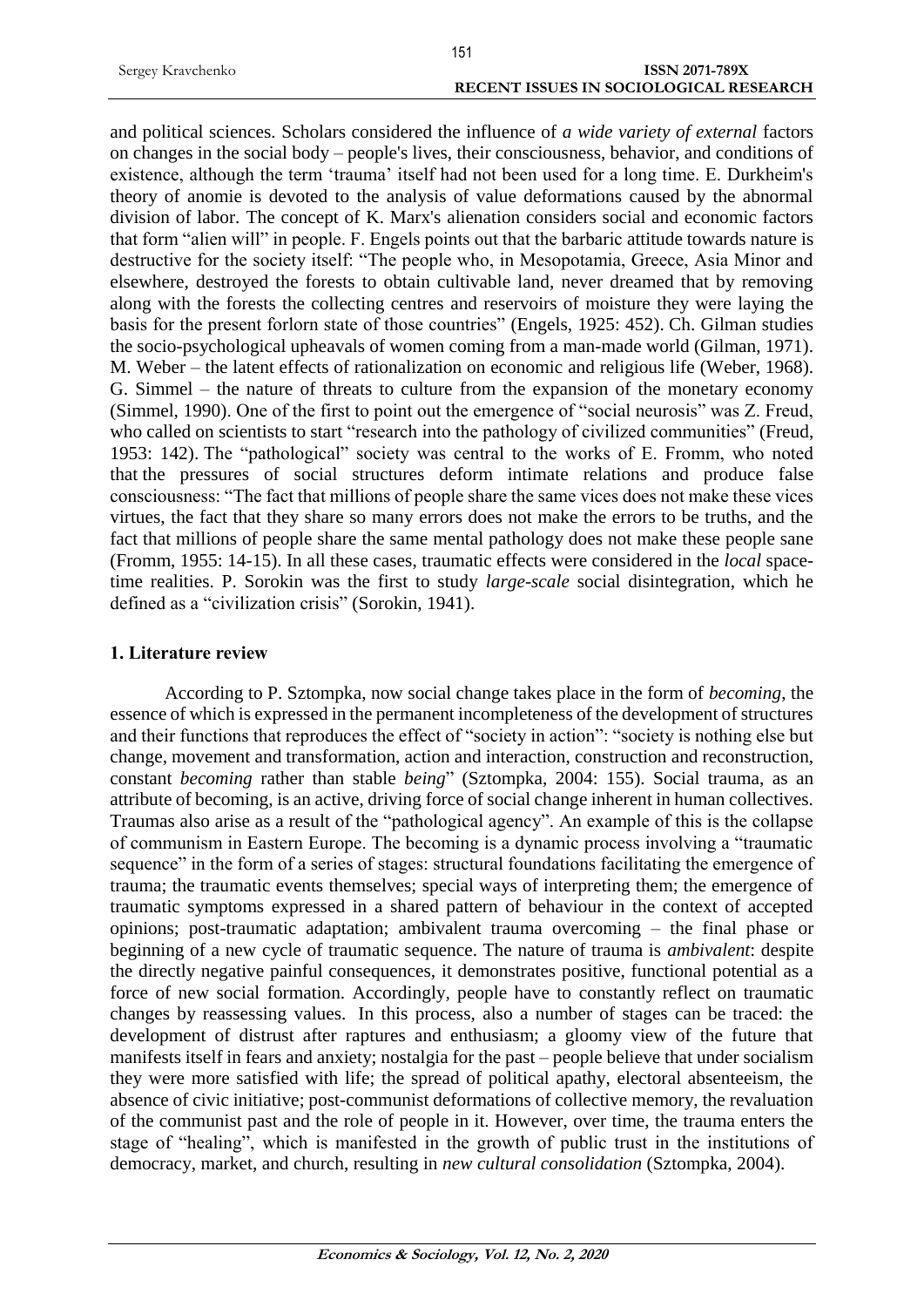|                   | 152                                           |
|-------------------|-----------------------------------------------|
| Sergey Kravchenko | ISSN 2071-789X                                |
|                   | <b>RECENT ISSUES IN SOCIOLOGICAL RESEARCH</b> |

As it follows from P. Sztompka's theory, the becoming is a new type of social change occurring in the form of social traumas and corresponding reflections of people on their consequences. Formed through traumas the new reality is characterized by structural and functional incompleteness, uncertainty, and social development without a prominent guiding principle – it paradoxically combines centrifugal tendencies (escape from the past) and manifestations of centripetal forces (nostalgia, attempts to return to the previous life). However, this theory does not explain what concrete actions social actors need to take in order to purposefully move towards a new cultural consolidation to achieve a more suitable society for life.

J.C. Alexander has devoted three prominent studies to the problem of *cultural construction of trauma*, each of which brings significant innovations in the understanding of the nature of trauma. In *"The Meanings of Social Life"* the example of cultural construction of trauma is used to justify the subject of cultural sociology – the production and dissemination of social meaning. In this paradigm, trauma is not treated as a real social fact but as the *result of coding evil* through the prism of certain cultural values and norms. "For a traumatic event to have the status of evil is a matter of its becoming evil. It is a matter of how the trauma is known, how it is coded ... I would like to suggest that the very existence of the category "evil" must be seen not as something that naturally exists but as an arbitrary construction, the product of cultural and sociological work" (Alexander, 2003: 31, 32). What is especially valuable in his theory is the discovery of the mechanism of symbolic production of meanings that can make *great changes of traumatic type*. The principal innovation of the second book "*Trauma. A Social Theory*": trauma is not a condition, but a *process* detrimental to the functioning of the collective, identifying the victim and imposing responsibility (Alexander, 2012). In the third book "*The Drama of Social Life*", trauma appears in the form of the *"dramatization of consciousness",* a process that leads to the breaking down of the past and the formation of *new solidarities*. This process is based on the *transition of the society from ritual to performance*. "Symbol and rhetoric can break through into modern life, but the narrative of rationalization claims such extra-rational intrusions are deployed for spectacles whose drama is empty and whose purpose is merely mystification. In the spectacle of modernity, everything is top-down; nothing comes from the bottom up" (Alexander, 2017: 2). The author reveals and analyzes the latent aspects of the mechanism of consciousness dramatization that could be vividly demonstrated in the revolutionary performance in Egypt. When wages and unemployment, corruption, repression, and urban decay "enter into the tumultuous back and forth of revolutionary social strife, they do so as signs, folding these empirical facts ("signifiers"). But while their materiality is an illusion, their factuality is not: it is a useful fiction. The apparent naturalness of signified social facts gives symbolic constructions their extraordinary pragmatic and performative effect ... For participants and observers alike, revolutionary conflicts are experienced as a life and death struggle between not just social groups but social representations, one representing the sacred, the other the profane" (Alexander, 2017: 40, 46). The result of this is giving up the previous solidarity, and reassessment of values. "Drama is fundamental to the search for meaning and solidarity in a post-ritual world... Drama displaces yet also encompasses shreds of the premodern religious order". And further: in the modern world "without drama, collective and personal meanings could not be sustained, evil could not be identified, and justice would be impossible to obtain" (Alexander, 2017:102-103; 141). Some individuals may not even realize that their consciousness is being traumatized – they accept performative values, showing willingness to passover to a new solidarity with mystified notions of life chances that are unlikely to be materialized.

J.C. Alexander's theory reinterprets the role of trauma based on the production of *shortlived meanings and mystified notions*, which, however, can *radically change the character of society*. At the same time, there analyzed the references to the fact that the "premodern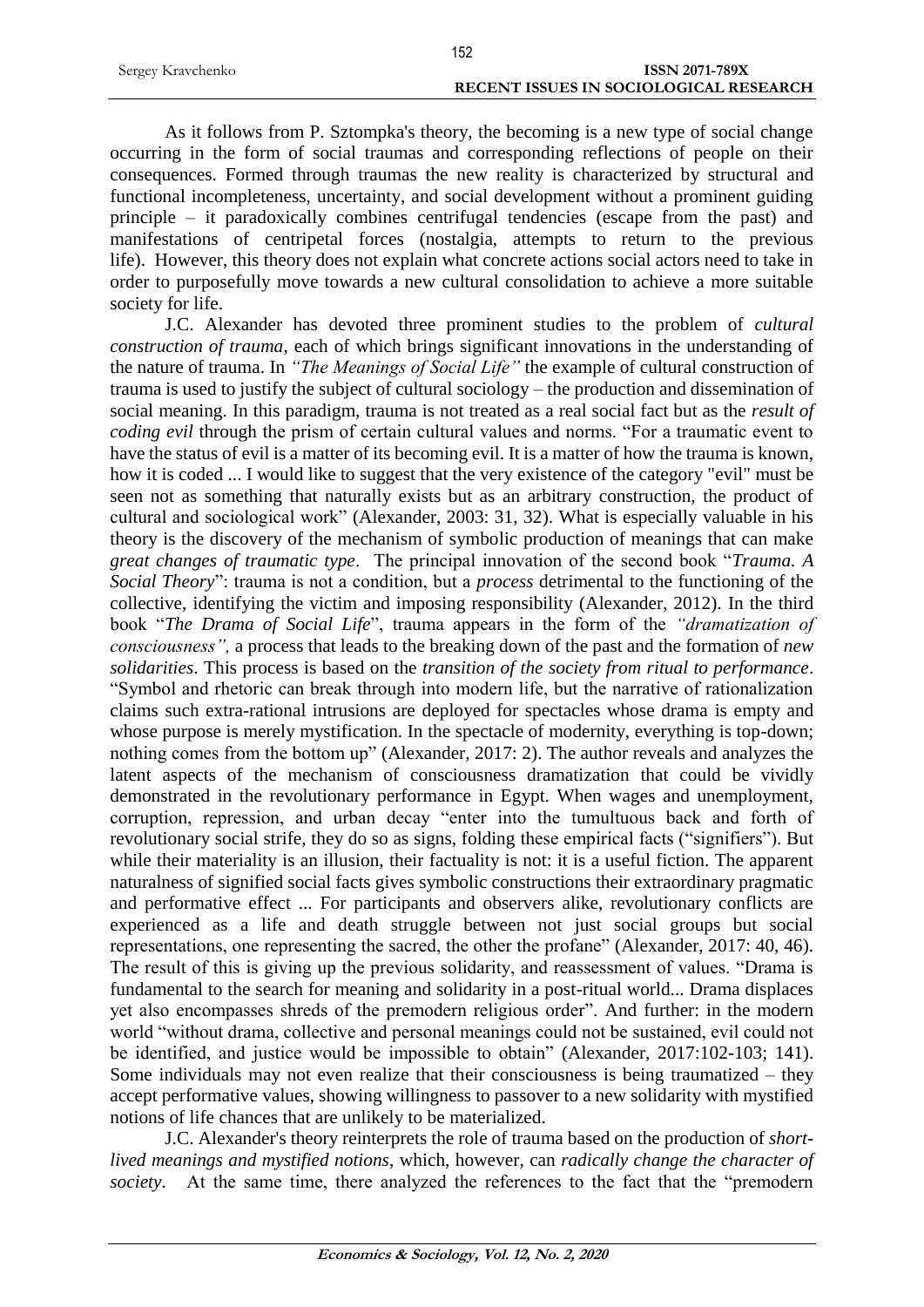|                   | 153                                           |
|-------------------|-----------------------------------------------|
| Sergey Kravchenko | <b>ISSN 2071-789X</b>                         |
|                   | <b>RECENT ISSUES IN SOCIOLOGICAL RESEARCH</b> |

religious order" is preserved though to a certain extent. There shown the importance of other factors in the maintenance of *long-lived meanings* that form the basis of "ontological security" (A. Giddens) – a very important condition for passing over to a sustainable development.

Zh.T. Toschenko justified *the theory of the society trauma*. If before traumas were interpreted as a rather significant, but, nevertheless, *separate* social phenomenon, in his theory the trauma is seen as a factor of deterministic character of *the whole society*: "it is possible to extend the interpretations of the changes to the concept of 'the society of trauma'", if to take into account the contradictory, turbulent and deformed character of social processes" (Toschenko, 2020: 25). If earlier traumas, in essence, were treated as a specific manifestation of the crisis, in this theory, these concepts are divorced, and each of them gets its own definition. "Attempts to describe these new phenomena by means of the concept of 'crisis' did not give a proper answer to the processes taking place in many countries. The crises regularly occurring in the capitalist world had quite distinct causes, were limited in time and were exposed to the impact that led to their overcoming. But along with them, a number of countries have been and/or are still in recession and stagnation, which have not been able to overcome the causes of such a specific phenomenon as the absence or very slow growth, political instability and, as a rule, an increase in social inequality". Another fundamental innovation of this theory: all previous notions of crisis, catastrophes, and various manifestations of social destructiveness were interpreted in the context of two main types of development – evolution and revolution. In the author's opinion, the society of trauma is "the third modality along with evolution and revolution" (Toschenko, 2020: 25, 27).

Thus, the innovation of this theory manifests itself in the *rediscovery of social reality*, possible *alternative ways* of its development in a nonlinear universe, which is an indicator of the validity of sociological knowledge (Kravchenko, 2014a: 27-37). At the same time, we would not rank the modalities of development, believing that its *new, specific* form is actually justified. Apart from evolution and revolution, P. Sorokin singles out "social fluctuations, which are, processes that are repeated from time to time in social and cultural life and in human history, which means any kind of movement, modification, transformation, restructuring or 'evolution'" (Sorokin, 1937: 159). U. Beck recently justified another possible modality of development in the form of metamorphosis: "metamorphosis is not social change, not transformation, not evolution, not revolution, and not crisis. It is a mode of changing the nature of human existence. It signifies the age of side effects" (Beck, 2016: 20). Metamorphoses can and in fact *radically traumatize* society and nature. The relevance of the challenges of all kinds of traumas encourages further research in this direction.

### **2. Methodological approach**

There used the modern reflexive theories studying the effects of nonlinearity. The accelerated and increasingly complex development of nature and society due to the effect of the "arrow of time" (Prigogine, Stengers, 2018) has led to the recognition of the *dominance of nonlinear development*. It is manifested by instabilities at all levels, gaps in socio-cultural continuity, sharp increase in points of bifurcation, turbulences, and rhizomes (G. Deleuze, F. Guattari). This led to the *complication of traumas* which began to express themselves in the *glocalized contest,* defined as "the refraction of globalization through the local" (Roudemetof, 2016: 79). The new *complex traumas* undermine human nature, community life, institutions of society, and foundations of culture. Accordingly, in the social sciences there appeared *the theories of trauma* with innovative theoretical and methodological instruments of *reflexive type*, which make it possible to analyze the complex causes of traumatic changes.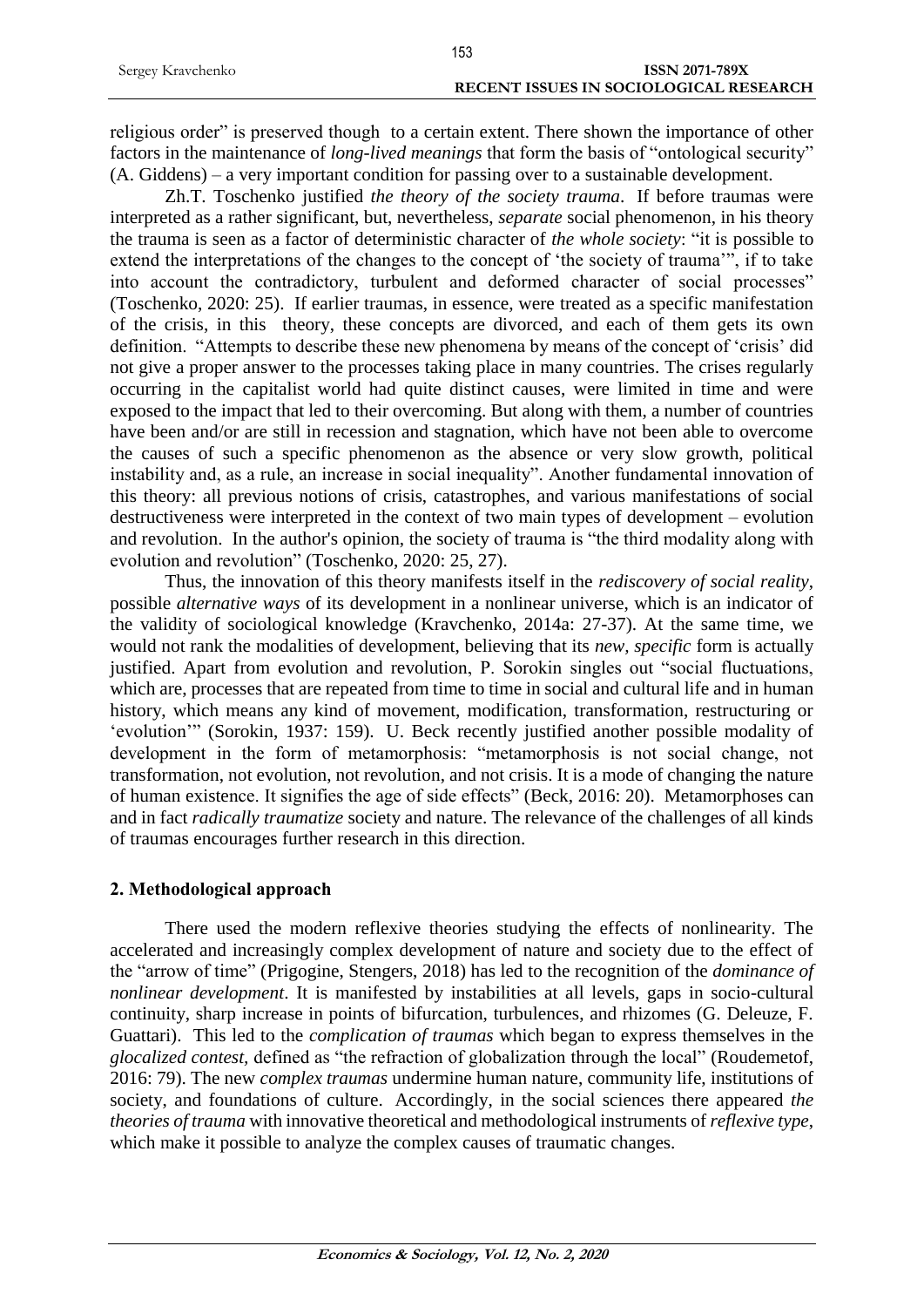#### **3. Conducting research and results**

The realities of nonlinear development objectively reproduce "systemic uncertainties" – "fluctuations, bifurcations, and instabilities at all levels" (Prigogine, 1997: 55), in particular, due to "normal accidents" (Perrow, 1999), "climate turbulence" that practically become a 'norm' (Urry, 2011; Giddens, 2009), "normal anomie" (Kravchenko, 2014: 3-10). All these and other phenomena give traumas a *'typical, normal' character*. So, these types of traumas can be interpreted as "normal traumas". Let us highlight the most significant factors producing traumas of this type.

The current non-linear transformations have brought the *end of the organized society* that demanded *innovative reflexive theories* studying *'normal' emergences* (Kravchenko, 2010: 14-25). Thus, S. Lash and J. Urry noted the transition from nationally organized societies to "global disorganization" (Lash, Urry, 1987) The traditional basic functions – adaptation, goal attainment, integration and pattern maintenance – which, according to T. Parsons, provide the vitality to social relationships and institutions (Parsons, 1953) are traumatized. No wonder, Europe has become "a turbulent continent". Here are some examples of its new 'normality': "anti-establishment parties can come from either the left or the right"; "a threat to the stability of welfare and educational systems, as well as to wider feelings of solidarity. The arrival of Muslims in large numbers has been a source of major tension"; "the division between the digital production – the universe of the computer – and the real world is becoming dissolved"; "many individuals – or perhaps the large majority – no longer feel themselves to have single identities" (Giddens, 2016: 39, 59, 76, 144). Whereas in *linearly developing societies* even social cataclysms did not lead to radical changes in the nature of society, the "*butterfly effect*" has now emerged and operates under the conditions of *nonlinearity*. Its essence is that even seemingly insignificant actions are capable of causing avalanche-like traumatic consequences. Small changes in the past, J. Urry writes, can potentially produce enormous consequences in the present or future. "Systems are characterized by a lack of proportionality, or 'non-leanerity', between apparent 'causes' and 'effects'. There *can* be small changes that do bring about big, non-leaner system shifts, as well as converse" (Urry, 2011: 41-42).

The causes of "normal traumas" can be *side effects of actants* (a machine, a computer network, etc., functioning on the basis of artificial intelligence with the aim of *formal efficiency*) capable of getting out of human control, as if showing their own "will". This prompted scientists to re-discover the role of technology in social development in the context of a *materialistic turn* (Latour, 2005; Latour, Woolgar, 2013). From the point of view of this paradigm it was shown that complex technological realities, "smart machines" and "digital cities", bear both desirable innovations for human activity and at the same time *'normal' latent consequences* that traumatize man, society, culture. S. Greenfield argues that computer "alter our brains" and real empathy becomes next to impossible without the opportunity to get full experience of eye contact and body language (Greenfield, 2011). According to W.H. Vanderburg, the digitalization has led to "*our war on ourselves*" (Vanderburg, 2011). A. Giddens also states that the digitalization affects institutions of our society: "Some online universities, such as the University of Phoenix in Amazone, had a period of dramatic success before more recently entering a period of decline" (Giddens, 2016: 111). The principle problem is as follows: "We are trying to improve human life and the world as if they were built up from separate and distinct domains dominated by a single category of phenomena". As a result, "mutation occurred when all kinds began to interpose themselves between individuals, groups, and societies" is influenced by "cults of fact and efficiency". Studies of educational programs in Canada and the USA conducted by the author show that "future engineers learn almost nothing about how technological influences human life, society, and biosphere". As a result, there takes place the traumatic transform of the economy into "anti-economy" and a society into "anti-society".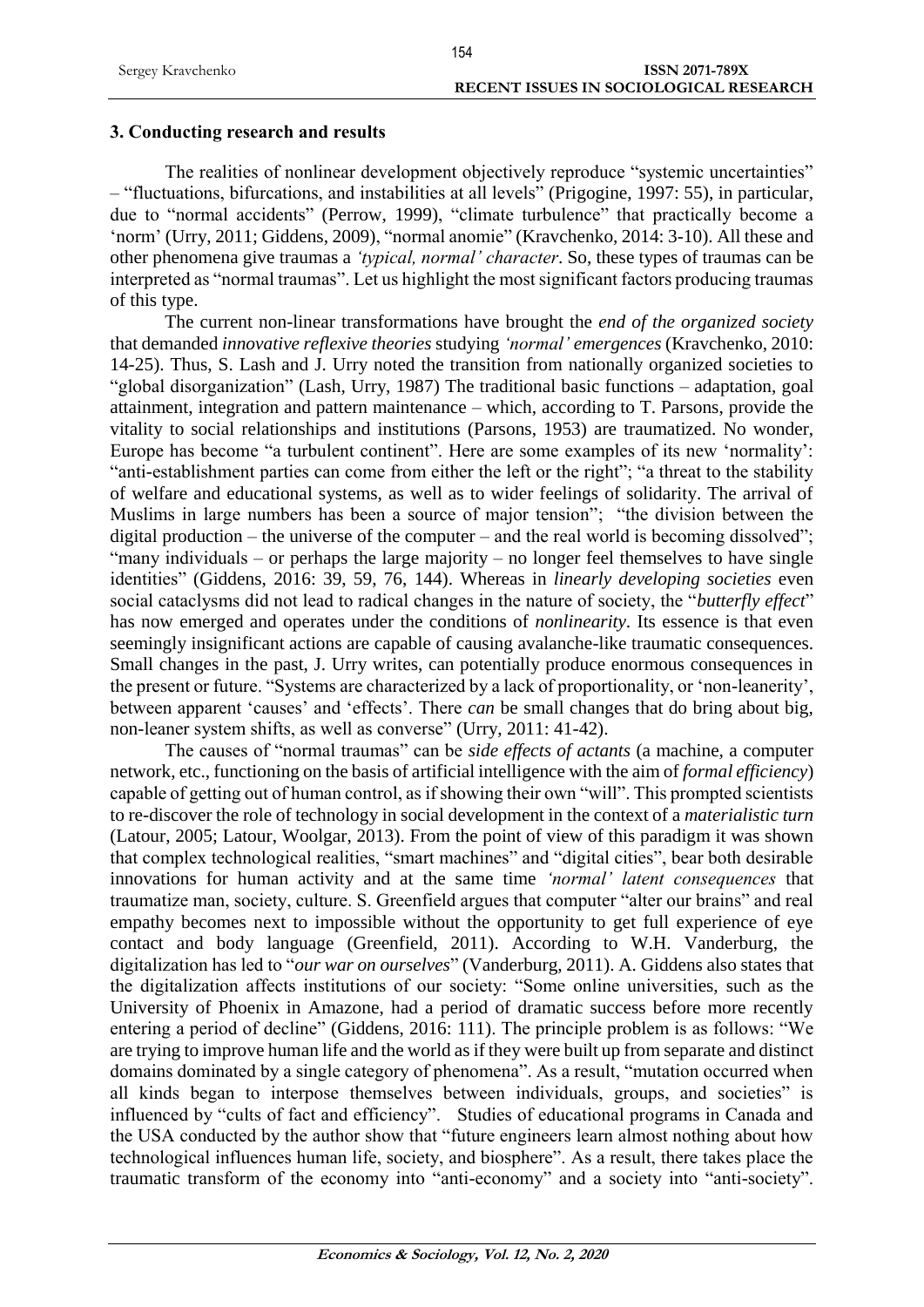|                   | 155                                    |
|-------------------|----------------------------------------|
| Sergey Kravchenko | ISSN 2071-789X                         |
|                   | RECENT ISSUES IN SOCIOLOGICAL RESEARCH |

What is more challenging that a person is converted into "anti-person": "we are beginning to see glimpses of the emerging anti-person who lives if our being a symbolic species can be ignored most of the time, only to surrender ourselves to becoming *homo informaticus*" (Vanderburg, 2016: 6, 16, 101, 142, 223, 333). V. Mosko argues that the transition from the post-industrial and post-Internet worlds to the *digital society* is accompanied by the trauma of human communication, humanism, and social justice. This is expressed, in particular, in the production of new violence against humans in the form of "electronic surveillance"; against the society – the creation of military drones that are "effective killers". The environment is deformed: "most people in the developed West have very little awareness of the e-waste issue because companies have managed to ship most of it to the developing world, often illicitly" (Mosco, 2017: 143, 144, 154-155). All these processes that seem to be 'natural' in fact manifest "normal traumas".

Radically new mobilities of worlds, people, things, places with ambivalent functionality have emerged: on the one hand, these forms of movement are very important for a better organization of work, study, leisure, travel, family life, but on the other hand, they *'normally' traumatize the functionality of many social institutions*. Thus, globalization, the development of world tourism led to the appearance of "unplanned and unanticipated side-effects of 'negative globalization'" which is "itself the prime cause of injustice" (Bauman, 2007: 7). In the complex socum, according to J. Urry, there important not only the mobility of social actors themselves, but also "moving places". They "are like ships that move around and are not fixed within one location. Places thus travel, slow or fast, greater or shorter distances, within networks of human and non-human agents" (Urry, 2008: 42). In a relatively simple, linearly developing society, the role of material infrastructures in economic, political and social daily life (roads, railways, telegraph lines, water pipelines, train stations, etc.) was low in influencing the nature of horizontal or vertical mobility. Today, the development of *complex* material infrastructures determines the quality of life of people and their life chances. The factors of new mobilities allow for a critical review of the postulate that people's consciousness and behavior do not depend on the dynamics of their material environment and also take into account traumatic changes. Whereas previously the social mobility was largely structured, now there are appeared *unstructured mobilities* in the form of flows of people, knowledge, money, risks, which are almost beyond the control of states. Mobilities outside national societies are developing. The right to mobility on a global scale is now an inalienable right of the individual; accordingly, not only is the concept of "citizenship" changing, but it is becoming different and complex: in particular, "mobility citizenship concerned with the rights and responsibilities of individuals to other places and other cultures", "post-national citizenship". However, the unstructured mobilities lead to *unstructured traumas* that are, in particular, expressed in the formation of the "global panopticon", the shifting from "face-to-face security" to "e-security", and the "privatization of leisure time" (Urry, 2008: 189-190, 196, 202-203). So, new complex mobilities latently cause certain challenges to humans, produce nonfunctions and dysfunctions in the form of "normal traumas".

*Climate turbulence has a 'normal' traumatic impact* on the economy, tourism, technology, and the livelihoods of people in general. The traumas are vividly expressed in vulnerabilities in the climate and atmosphere systems. Their specific manifestations include not only global warming, but also periods of abnormal heat, sharp frosts, and the so-called "extreme weather events" (floods, droughts, storms, tropical cyclones, tornadoes, devastating fires, strong snowfalls). These phenomena 'normally' lead to negative social consequences, that is, the emergence of a "damaged community", i.e. a community characterized by a loss of trust and social capital, as well as fragmentation of social groups and the breakdown of social relations, both personal and institutional (Thomas, Phillips, Lovekamp, Fothergill, 2013: 405). Another example is hurricane Katrina, which struck New Orleans and other US coastal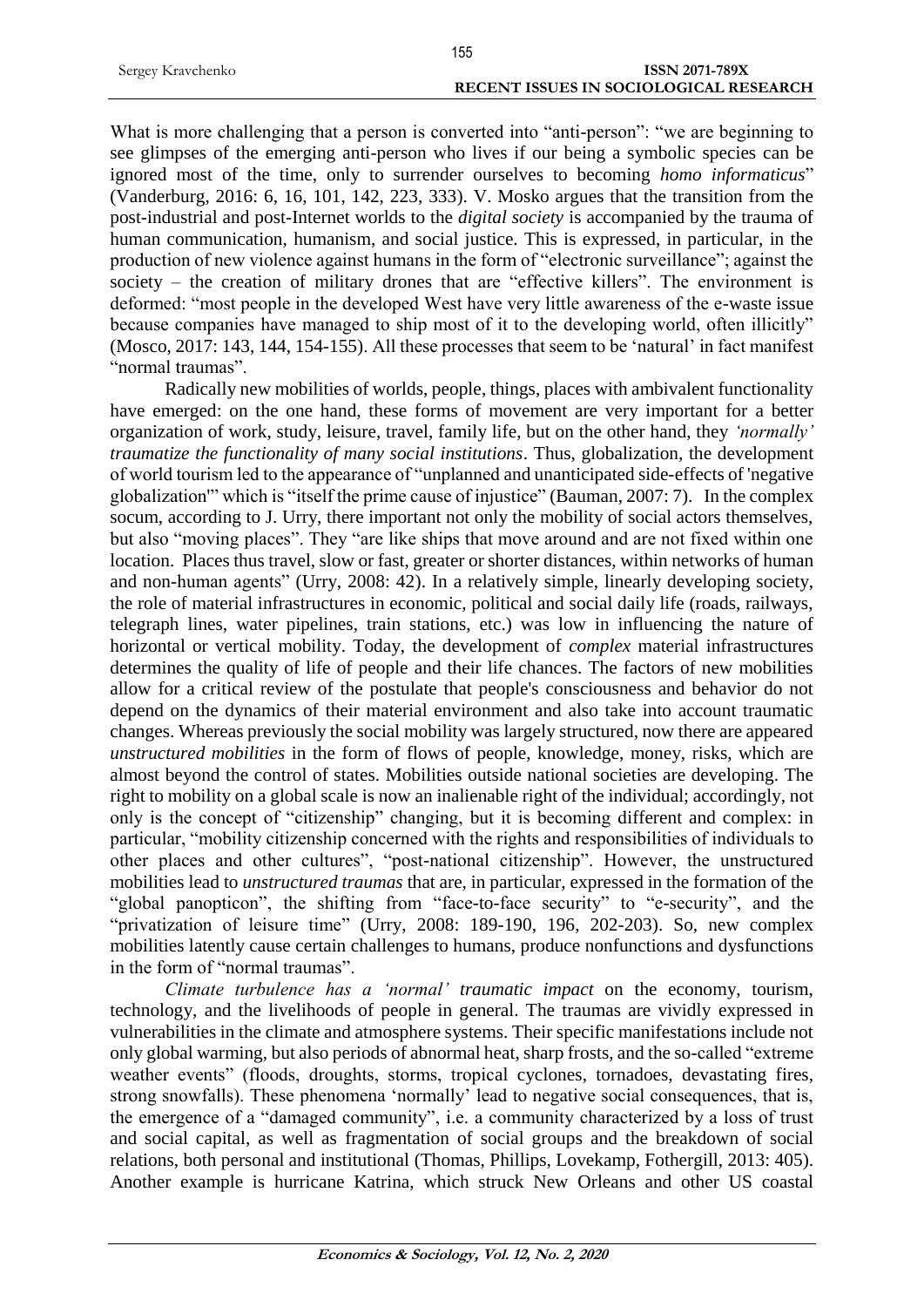|                   | $\sim$                                 |
|-------------------|----------------------------------------|
| Sergey Kravchenko | <b>ISSN 2071-789X</b>                  |
|                   | RECENT ISSUES IN SOCIOLOGICAL RESEARCH |
|                   |                                        |

156

settlements in 2005, when the dams protecting the city, 70% of which is below sea level, were destroyed. But it didn't get along with simply "traditional" flooding: the water carried pesticides, oil, fertilizers and other pollutants. In this regard, a whole group of scientists initiated the "*Sociology of Katrina*" treating modern catastrophes as a 'norm' (Brunsma, Overfelt, Picou, 2010). In addition, the ozone layer in the stratosphere is constantly seasonally changing, with its area decreasing/increasing during the periods of temperature fluctuations that 'normally' traumatizes the whole atmosphere.

Today, there is no single science on climate turbulence, although there are groups of scientists who compete with each other. According to J. Urry, "this fragmentation of science" has slowed down the understanding of how climate change is actually occurring around the world. He argues that "'warming' is a simplifying term since what may happen in different parts of the world may be very different, with possibly significant cooling occurring in some places. Indeed the problem of the term *warming* stems from the sheer difficulty in predicting long-term future climates". It seems that this is actually a scientific interpretation of the traumas caused by changes in the climate system, the one which emphasizes turbulence, unpredictability of climate change, as well as possible unintended consequences arising from innovation activity of the humanity. He also notes the interdependence of climate change and the future of mankind, advocating the study of the complex causes of the emerging vulnerabilities in the climate system that "make 'climate' the key category of the twenty-first century" (Urry, 2011: 23, 24). Some scientists state that traumas of socium caused by climate turbulence lead to environmental catastrophes that are inevitable. They draw attention to the dramatic increase in the social and natural spheres in which traumas occur, particularly those resulting from invasive inequalities. These new inequalities are linked to a change in the status of nature, which is taking on a societal character. These processes have essentially divided people into those who live in an "environmentally friendly" territory and those who are forced to live in places that are environmentally hazardous to human health (Hannigan, 2014). Others argue that alternatives to climate change are possible and it is crucial to overcome the consequences of traumas (Klein, 2014). In any case people have to do with 'normal' traumatic impacts of climate turbulence judging by the increasing frequency of this phenomenon.

The meanings constructed through performances and fake news *'normally' traumatize values, referees, authorities and, most importantly, public consciousness and morality*. Through performances political opponents and economic competitors are demonized, which in essence becomes a "norm" of the modern life. These processes contribute so much to the dispersion of morality that Z. Bauman speaks about the coming of "moral blindness" (Bauman, Donskis, 2013). J. Baudrillard has shown that the side effects of political and media performances, as well as fake news, lead to the spread of "non-events" that might be "true rather than true" (Baudrillard, 1995) – the references of the reality to the truth are practically disappearing. "Those watching the performance don't see it as a performance; they identify with the protagonists and experience enmity toward the antagonists on stage; they lose their sense of being an audience, experiencing not artificiality but verisimilitude" (Alexander, 2017: 3). Performative meanings are in fact "functional alternatives" (R. Merton) to the real meanings of the human life-worlds. In the political field, it is becoming increasingly difficult to distinguish between parties and movements that are focused on the essence of the cause, that seek to develop real goals and achieve them, and those that conduct performative activity, using 'democratic' meanings that can gather huge protest masses of people who are increasingly relying on "happy chances" rather than on achievements in their life strategies. At the beginning of the 21-st century, U. Beck notes, "global domestic politics – protests and projects are typically justified in the name of 'humanity' and 'the planet'. The universality of such claims, moreover, is not conjured up out of thin air or a merely utopian aspiration" (Beck, 2012: x). However, people may start thinking that politicians' performances are true and their statements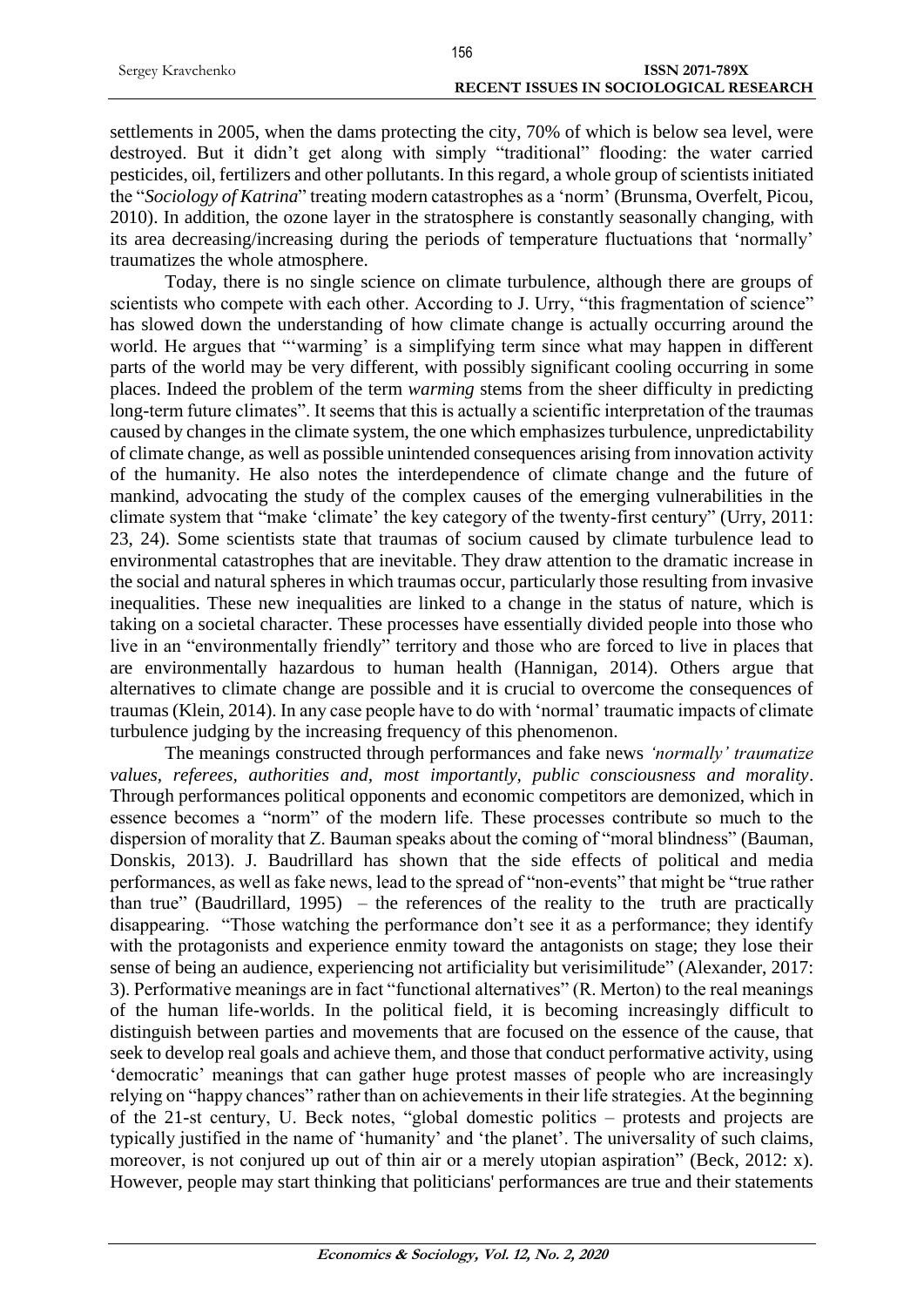|                   | 157                                           |  |
|-------------------|-----------------------------------------------|--|
| Sergey Kravchenko | ISSN 2071-789X                                |  |
|                   | <b>RECENT ISSUES IN SOCIOLOGICAL RESEARCH</b> |  |

may be materialized. The 'truthfulness' of performances is particularly evident in the traumas of political reality. It does not matter who Obama or Trump actually is, only what their character seemed to be. "Whatever the practical failings of Obama-the-President, however, Obama-ascampaigner was still viewed as idealistic and honest, devoted to helping others than feathering his own nest" (Alexander, 2017: 93). The same might be said about the Trump phenomenon and its performative value. "Supporters viewed Trump as a successful businessman, a takecharge guy, someone who understood and spoke for "the forgotten" men and women of America – and it was that view, those narratives, that, of course, won out in the end". Ordinary people find it difficult to sort out fake from real news though they realize the existing problem: "According to a post-election survey conducted by Rew Research Center, nearly two-thirds of Americans think that fake news is causing "a great deal of confusion"" (Kivisto, 2017: 11, 45). However, performative meanings and fake news tend to generate in people mainly *short-lived reflexions*. This suggests that their negative consequences can, in principle, be minimized and overcome.

### **Conclusion**

We believe that these and other factors of the production of "normal traumas" caused by the *trends of non-linear development* will remain in the foreseeable future. The becoming new realities are *not just chaos*, but essentially "*global complexity"*, which began to function *in a new and different way*. The complex socium is organized in an unusual way, there is no simple growth of disorder. Societies are innovatively functioning by moving towards *information and communication regulators* (Lash, Urry, 1994), and by creating *global networks* (Castells, 2010). However "normal traumas" in their essence are *non-linear changes*. They *cannot be completely overcome*, being *attributes* of modern life (along with "normal accidents", "normal anomie", becoming, points of bifurcation, rhizomes, etc.), but their consequences can and should be minimized. It seems to us that a special type of reflexivity of the traumatic changes, which includes the following directions of activity, can be the key to this. This reflexivity should be based on the *humanist turn* in the development of *all* sciences. First of all for dealing adequately with traumas it is necessary to integrate theoretical and methodological approaches from different areas of scientific knowledge (Kravchenko, 2011: 11-18). But it is not enough: without the *proper humane ethics* the scientific knowledge is very often opposed to the civil society, life-worlds and even facilitates the production of "pathological agency" as a factor of social trauma (P. Sztompka). Humanistically oriented science rejects *pragmatic* solutions of the challenges of the unanticipated consequences of traumas – *humane approaches* are needed. One of the main problems of establishing the humanistic turn is that digitalization and other technological innovations implemented in the context of globalization are in fact *unstructured* or *partially structured* and only on a *national* level. They have undoubtedly programmed for intended, desired results, which make the life of the modern man more comfortable. However, in an accelerated manner unpredictable consequences appear that are often highly dysfunctional for socium, traditional community life and even for nature. This presupposes the demand for human decisions with *humane character*. Something is already being done. Under the influence of the traumatic effects the subject matter of many sciences is being changed in the *humane direction*: more and more scholars pass over to the problems of unintended consequences of scientific innovations, climate turbulences, side effects of new mobilities, the production of fake meanings that dramatize consciousness. The humanistic turn deals with the acceleration of socio-cultural and environmental dynamics, synergetically takes into consideration risks, vulnerabilities, and traumas, searching for new forms of humanism, based on man's existential needs. Passing over to the humanistic turn is not realized spontaneously, without an active conscious effort on the part of social scientists and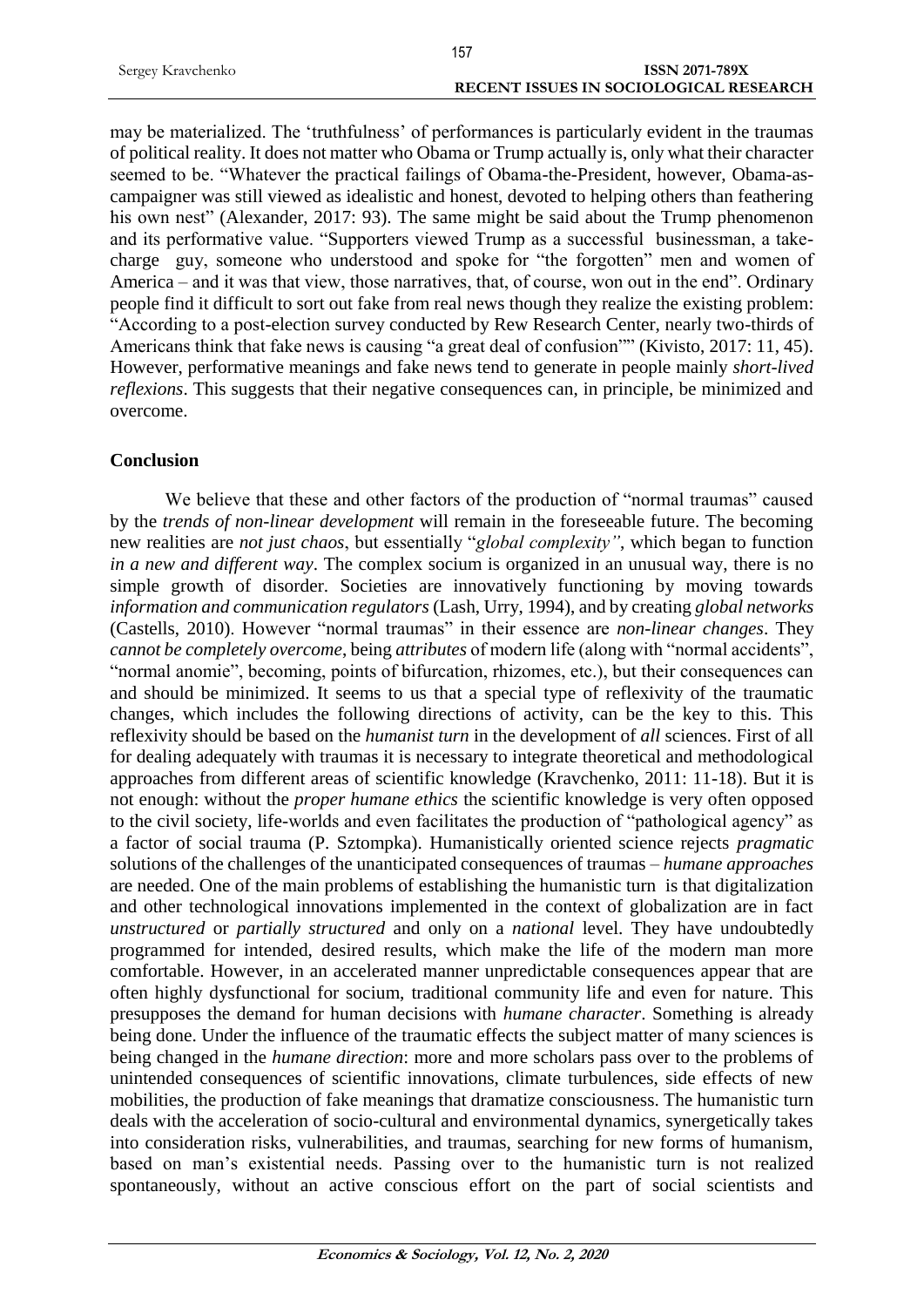|                   | 158                                           |
|-------------------|-----------------------------------------------|
| Sergey Kravchenko | <b>ISSN 2071-789X</b>                         |
|                   | <b>RECENT ISSUES IN SOCIOLOGICAL RESEARCH</b> |

sociologists. Here the principle of *laissez fair* simply does not work, there required a *scientific agency* including both the non-linear and humanistic components: *critical reflection* of the becoming complex realities. In this case the criticism is directed to the seriously distorted account of the *humanistic essence* in modern life; *rediscovering* the potentials of the human capital under the condition of digitalization, social and climate turbulences, mass production of performative and fake meanings. There appeared social movements trying to "turn fear into outrage, and outrage into hope for a better humanity" (Castells, 2015: 3). Measures are now being taken in different societies to preserve traditions, cultural, and religious values, to return to conservative ways of life, to form *long-lived meanings* to achieve a more *sustainable society*. At the same time the corresponding trend in sciences is needed in the form of a *rigidity turn*. The essence of its subject area is the *interdisciplinary study* of factors contributing to the stable functioning of society, sustainable development, *routineization*, understood as guiding the practical conduct of our life that facilitates *ontological security* (Giddens, 1984), and the minimization of the effects of riskophilia (Kravchenko, 2017: 3-13), i.e. everything that counteracts turbulences and traumatic development.

#### **References**

- Alexander, J.C. (2003). *The Meanings of Social Life. A Cultural Sociology*. Oxford: Oxford University Press.
- Alexander, J.С. (2012). *Trauma. A Social Theory*. Cambridge: Polity Press.
- Alexander, J.С. (2017). *The Drama of Social Life*. Cambridge: Polity Press.
- Baudrillard, J. (1995). *The Gulf War Did Not Take Place*. Sydney: Power Publication.
- Bauman, Z. (2007). *Liquid Times. Living in an Age of Uncertainty*. Cambridge: Polity Press.
- Bauman, Z., Donskis, L. (2013). *Moral Blindness. The Loss of Sensitivity in Liquid Modernity*. Cambridge: Polity Press.
- Beck, U. (2012). *Twenty Observations on a World in Turmoil*. Cambridge: Polity Press.
- Beck, U. (2016). *The Metamorphosis of the World*. Polity Press, Cambridge.
- Brunsma, D.L., Overfelt, D., Picou, J.S., editors (2010). *The Sociology of Katrina. Perspectives on a Modern Catastrophe.* 2-nd ed. Lanham: Rowman & Littlefield publishers.
- Caruth, C. (1995). *Unclaimed Experience: Trauma, Narrative, and History*. Baltimore: Johns Hopkins University Press.
- Castells, M. (2010). *The Information Age: Economy, Society and Culture*. Volume I: The Rise of the Network Society. Second edition. Oxford: Wiley-Blackwell.
- Castells, M. (2015). *Networks of Outrage and Hope. Social Movements in the Internet Age.*  Second edition. Cambridge: Polity Press.
- Engels, F. (1925). Dialectics of the Nature. Vol. 20. London: Wellred Books.
- Freud, S. (1953). *Civilization and Its Discontents* / translated from German by J. Riviere. London: The Hogarth Press.
- Fromm, E. (1955). *The Sane Society*. New York, Chicago, San Francisco: Holt, Rinehart and Winston.
- Giddens, A. (1984). *The Constitution of Society*. Cambridge: Polity Press.
- Giddens, A. (2009). *The Politics of Climate Change*. Cambridge: Polity Press.
- Giddens, A. (2016). *Turbulent and Mighty Continent. What Future for Europe?* Cambridge: Polity Press.
- Gilman, Ch. P. (1971). *The Man-made World or, Our Androcentric Culture*. N.Y.: Johnson Reprint Corporation.
- Greenfield, S. (2011). 'Computers may be altering our brains we must ask how'. *The Independent*, 12 Augest.
- Hannigan, J. (2014). *Environmental Sociology*. London and New York: Routledge.